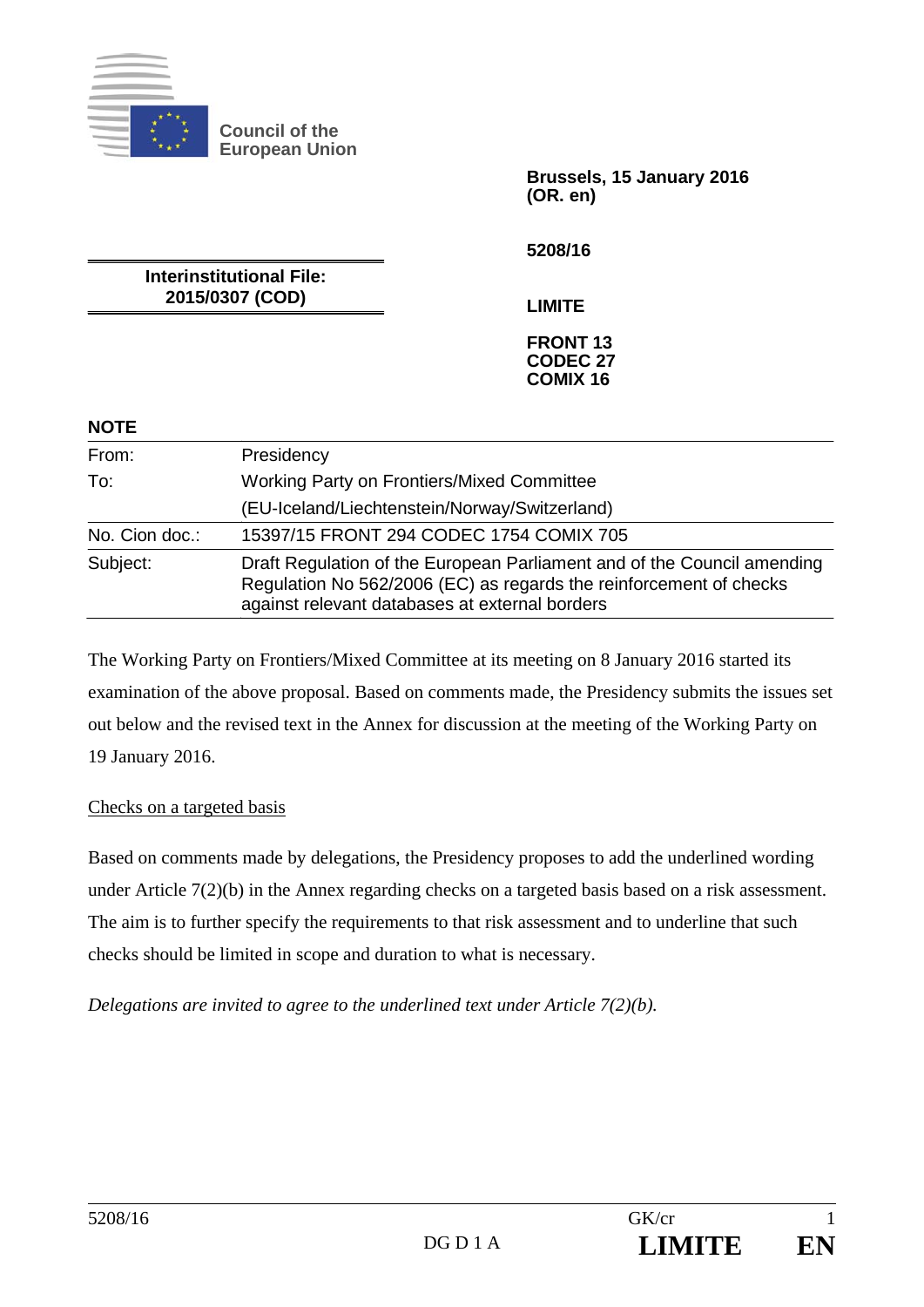# Checks regarding travel documents regarding third country nationals

Based on comments made by certain delegations, the Presidency proposes the underlined text set out under the revised Article  $7(3)(i)$  and (ii) in the Annex, so that the check provided for regarding persons enjoying the right of free movement in Article 7(2)(a) also applies to third country nationals.

# *Delegations are invited to agree on this suggestion.*

### Use of information in the storage medium (chip) in the passports

Regarding persons enjoying the right of free movement under Union law, the text provides under Article  $7(2)(b)$ , second subparagraph, that in case of doubts on the authenticity of the travel document or on the identity of its holder, the checks shall include the verification of the biometric identifiers integrated in the passports and travel documents issued in accordance with Council Regulation (EC) No 2252/2004. Certain delegations suggested that it in addition could be provided that the authenticity of the electronic storage medium (chip) of the passport could or should be checked where possible against relevant certificates. For this purpose it could be envisaged that Member States should exchange and validate all Country Signing Certification Authority (CSCA) certificates for EU travel documents in accordance with the relevant Commission implementing Decisions.<sup>1</sup> A similar approach may be implemented regarding third country nationals.

# *Delegations are invited to consider:*

- *if provisions on verification of the validity of the electronic storage medium of the passport should be envisaged;*
- *in the affirmative, if such checks should be used only in case of doubts or should be obligatory, and*
- *if a similar approach should be applied regarding third country nationals.*

 **1** Commission implementing Decision of 30.9.2013 amending Commission Decision C(2006) 2909 final laying down the technical specifications on the standards for security features and biometrics in passports and travel documents issued by Member States and Commission Decision C(2008) 8657 laying down a certificate policy as required in the technical specifications on the standards for security features and biometrics in passports and travel documents issued by Member States and updating the normative reference documents.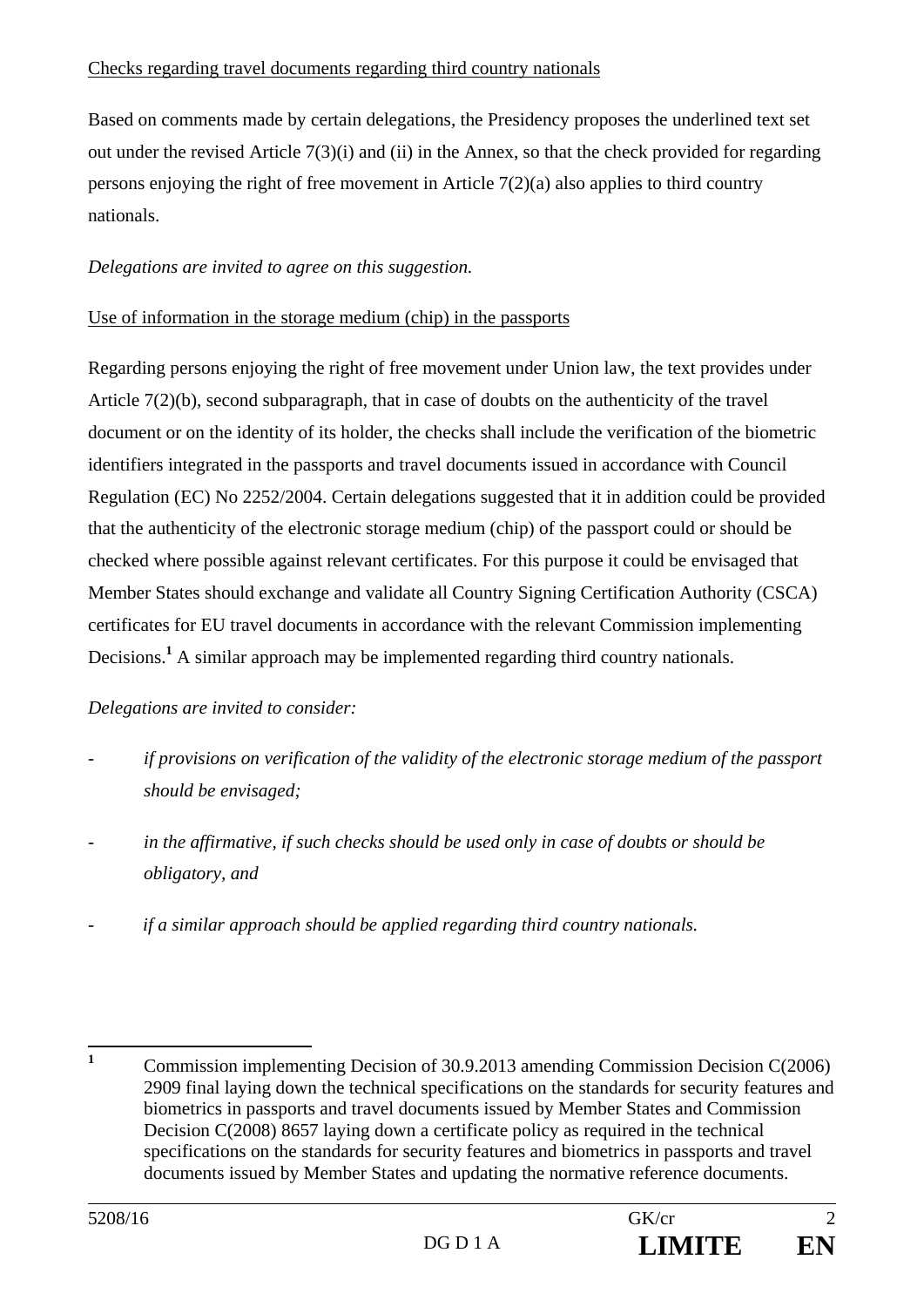#### Use of advanced passenger data for border control purposes

A delegation, supported by certain other delegations, proposed to include provisions on the use of advance passenger data, available pursuant to Council Directive 2004/82/EC on the obligation of carriers to communicate passenger data, for the purpose of border control. The approach suggested would allow that certain checks could be carried out on the basis of such information received by the border control authorities in advance of the arrival to the border of the persons concerned, with the understanding that the result of the consultations would be verified at the border control.

*Delegations are invited to consider this suggestion further regarding:* 

- *the possible benefits in terms of faster and more efficient control procedures at the border crossing point,*
- *the possible impact of such an approach on the overall quality of the border control, and*
- *how the approach may be used in practice procedurally and technically.*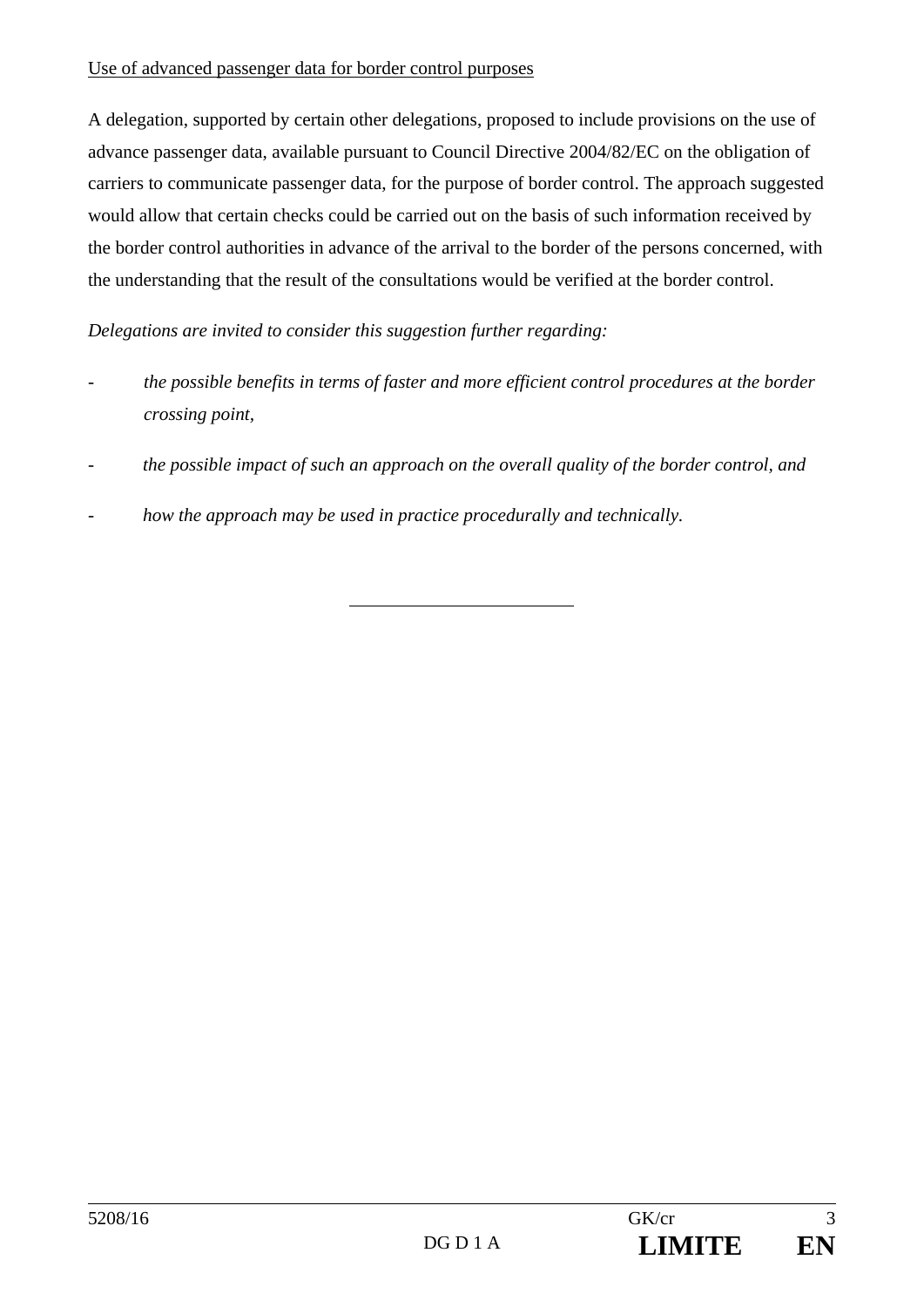# *Article 1*

Regulation (EC) No 562/2006 is amended as follows:

(1) Article 7 is amended as follows:

(a) paragraph 2 is replaced by the following:

- "(2) On entry and on exit, persons enjoying the right of free movement under Union law shall be subject to the following checks:
- (a) verification of the identity and the nationality of the person and the validity and authenticity of the travel document, by consulting the relevant databases, in particular:
	- (1) the Schengen Information System;
	- (2) the Interpol database on stolen and lost travel documents;
	- (3) national databases containing information on stolen, misappropriated, lost and invalidated travel documents
- (b) verification that a person enjoying the right of free movement under Union law is not considered to be a threat to the internal security, public policy, international relations of any of the Member States or to public health, including by consulting the relevant Union and national databases, in particular the Schengen Information System.

 Where there is doubt on the authenticity of the travel document or on the identity of its holder, the checks shall include the verification of the biometric identifiers integrated in the passports and travel documents issued in accordance with Council Regulation (EC) No 2252/2004\*.

 Where, at external land and sea borders, the checks referred to in points a) and b) of the first subparagraph would have a disproportionate impact on the flow of traffic, Member States may decide to carry out those checks on a targeted basis at specified crossing-points based on an assessment of the risks related to internal security, public policy, international relations of any of the Member States or a threat to public health.

 The scope and duration of the temporary introduction of targeted checks shall not exceed what is necessary according to the risk assessment, which shall be be updated regularly depending on the duration of the measure.

 The risk assesment established by the Member State concerned shall explain the reasons for the temporary introduction of targeted checks and shall take into account, inter alia, the disproportionate impact on the flow of traffic and assess the possible risks and shall provide for statistics on passengers and incidents related to cross border crime.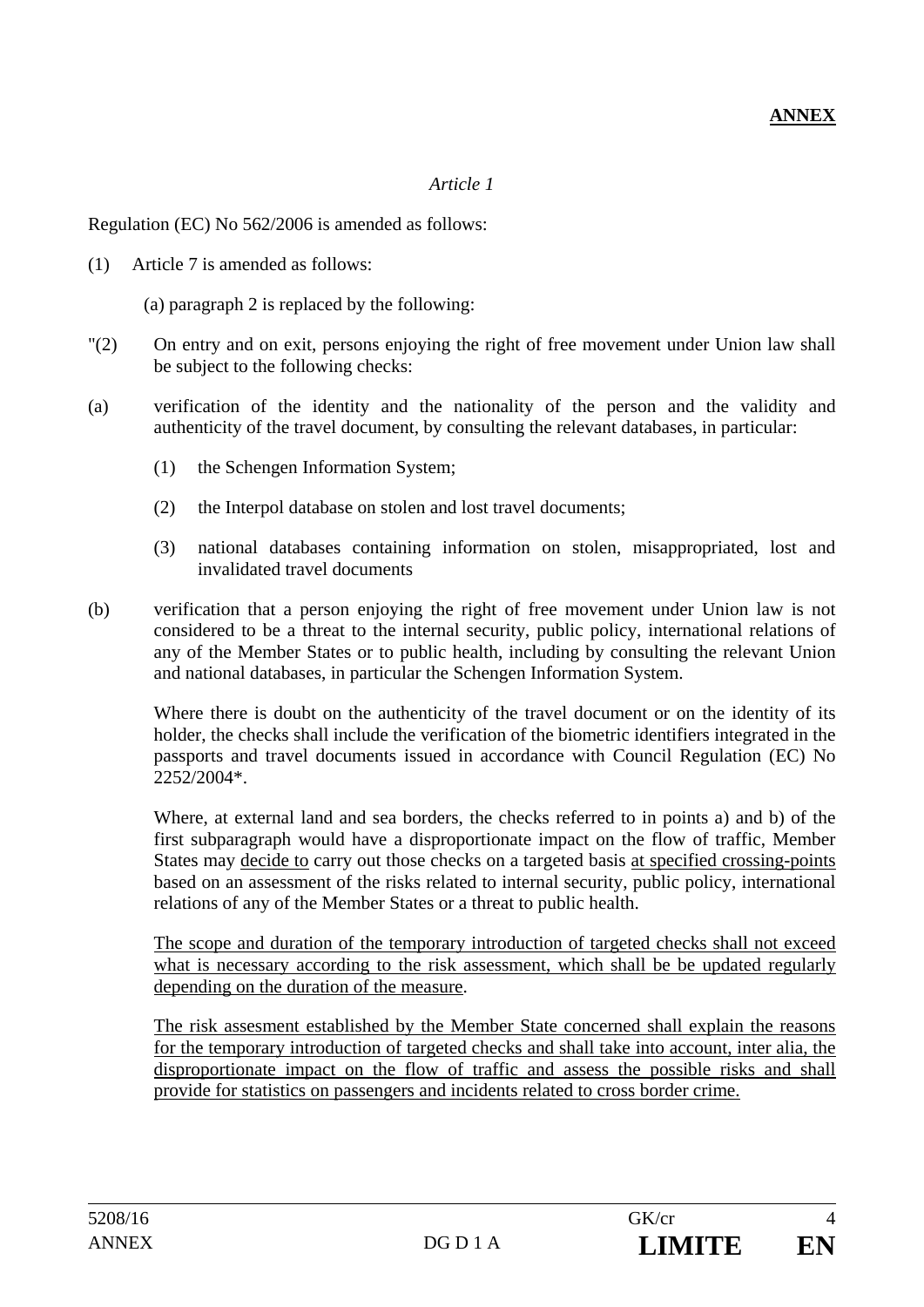Each Member State shall transmit its risk assessment to the Agency for the Management of Operational Cooperation at the External Borders of the Member States of the European Union established by Regulation (EC) No 2007/2004 and report every three months to the Commission and to that Agency on the application of the checks carried out on a targeted basis."

\* Council Regulation (EC) No 2252/2004 of 13 December 2004 on standards for security features and biometrics in passports and travel documents issued by Member States (OJ L 385, 29.12.2004, p.1)."

(aa) In Article 7(3) the points (i) and (ii) are replaced by the following points:

i) Verification of the identity and the nationality of the third country national and the validity and authenticity of the travel document, by consulting the relevant databases, in particular:

- (1) the Schengen Information System;
- (2) the Interpol database on stolen and lost travel documents;
- (3) national databases containing information on stolen, misappropriated, lost and invalidated travel documents

This verification includes a thorough scrutiny of the travel document for signs of falsification and counterfeiting.

ii) verification that the travel document is accompanied, where applicable, by the requisite visa or residence permit.

(b) In paragraph 3(b), point (iii) is replaced by the following:

 "(iii) verification that the third-country national concerned is not considered to be a threat to public policy, internal security or international relations of any of the Member States, including by consulting the relevant Union and national databases, in particular the Schengen Information System;".

(c) In paragraph  $(3)(c)$ , point (iii) is deleted.

\_\_\_\_\_\_\_\_\_\_\_\_